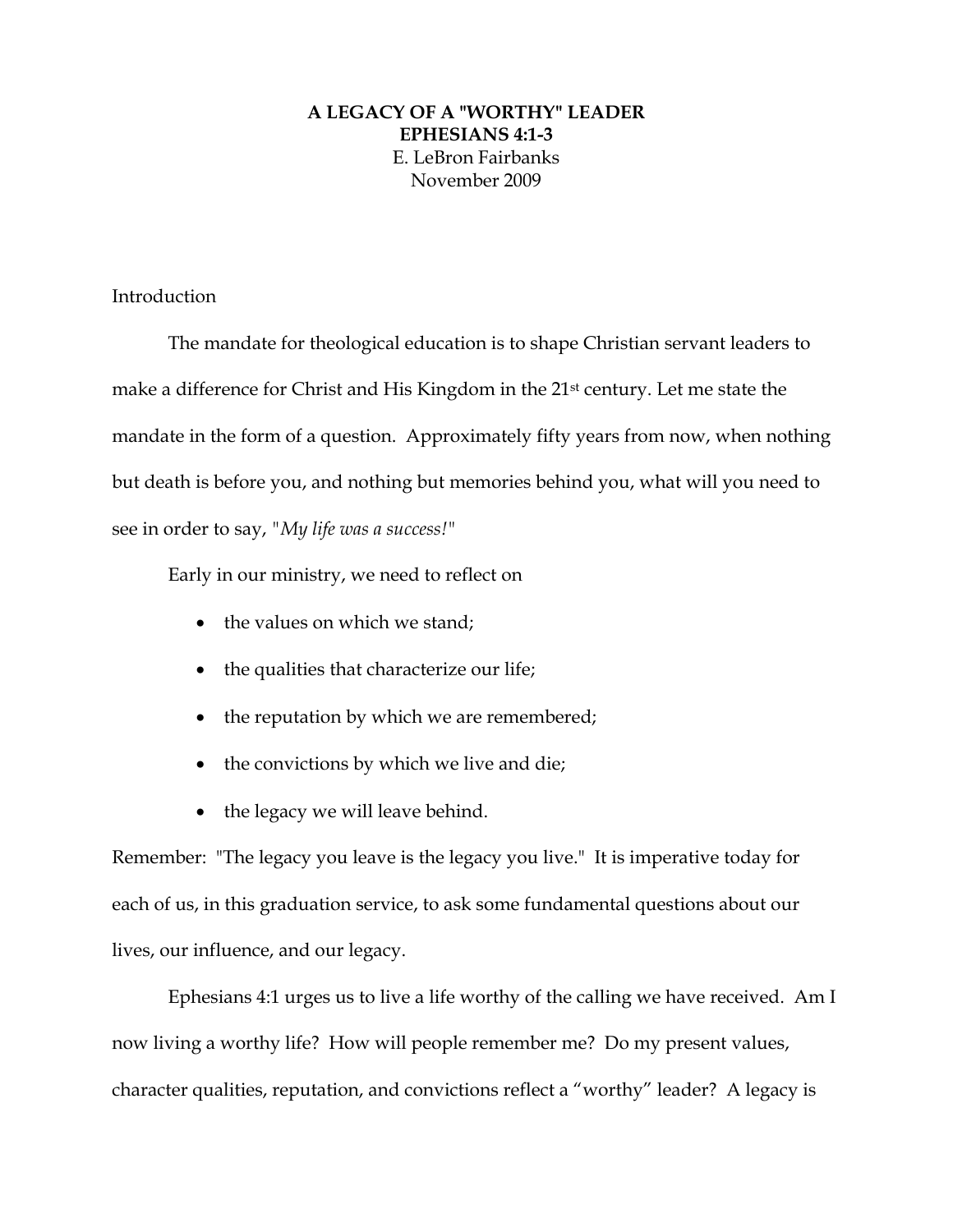something you leave behind after you leave a local church, your place of employment, or moved from your neighborhood.

Be assured that all of us will leave a legacy. Our legacy will probably be summarized in one sentence of less than 10 words. Positively or negatively. For example, summarize for me your parents. Your favorite teacher. Your mentor. A boss or a person who has influenced you greatly. Most likely, your summary of these people could be in one sentence, in ten words or less.

My challenge to the Seminary graduates is to prepare now to live a legacy of a "worthy" leader who is a Christian, a Servant, and a Spirit-filled Leader. Let me be more specific.

I. A "Worthy" Leader is a Christian Leader.

 Listen carefully to Ephesians 4:2-3. Verses 2-3 focus on "living" the truth in Jesus' name in the setting or context wherein God places us. A poem was given to me by a student when Anne, Stephen, and I completed our work at European Nazarene Bible College.

> *What mark will I leave behind? How will anyone ever know that I have been here? What sign will tell the future traveler that I've existed? Shall I carve it on the door? "I am here! Today, I exist." I believe the deepest impression is made In those moments when I can say, "I care, I love."*

> > -- Leonard Nimoy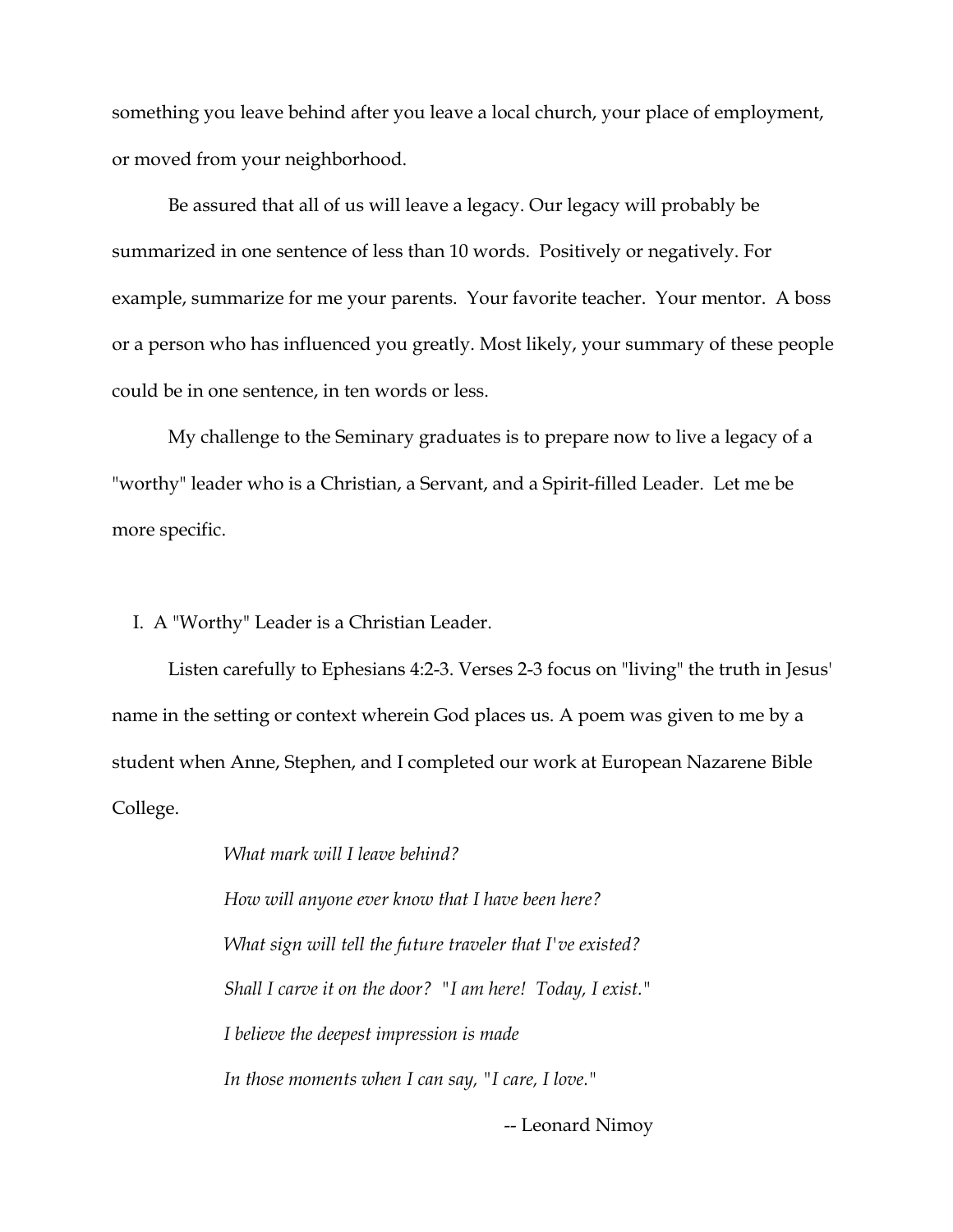The calling to live as one who has accepted Christ is not just a calling for the Christian on Sundays. The challenge of the Ephesians passage and the poem is to live this "worthy" life throughout the week, in our home in the evenings, in the board meetings, and in our free time.

The chorus to a song written by J. Randall Dennis and John Mohr includes these words:

> *To love the Lord our God is the heartbeat of our mission, The spring from which our service overflows, Across the street or around the world, the mission's still the same Proclaim and live the truth in Jesus' name.*

Determine now to leave a legacy of being distinctively Christian...in your church and in your home, regardless of your leadership assignment. A "worthy" leader is a Christian leader.

## II. A Worthy Leader is Servant Leader

Ephesians 5:19-21 reminds us that our words should provide encouragement, our attitude should express gratitude, our spirit should reflect mutual submission.

Our words should reflect encouragement (v. 19). Let your conversation--your words--reflect your Christian faith and values. Verse 19 tells us about our words, and verse 20 tells us about our attitudes.

Our attitude should reflect gratitude. Why is it that the world is full of bitter and critical people...

...who always complain;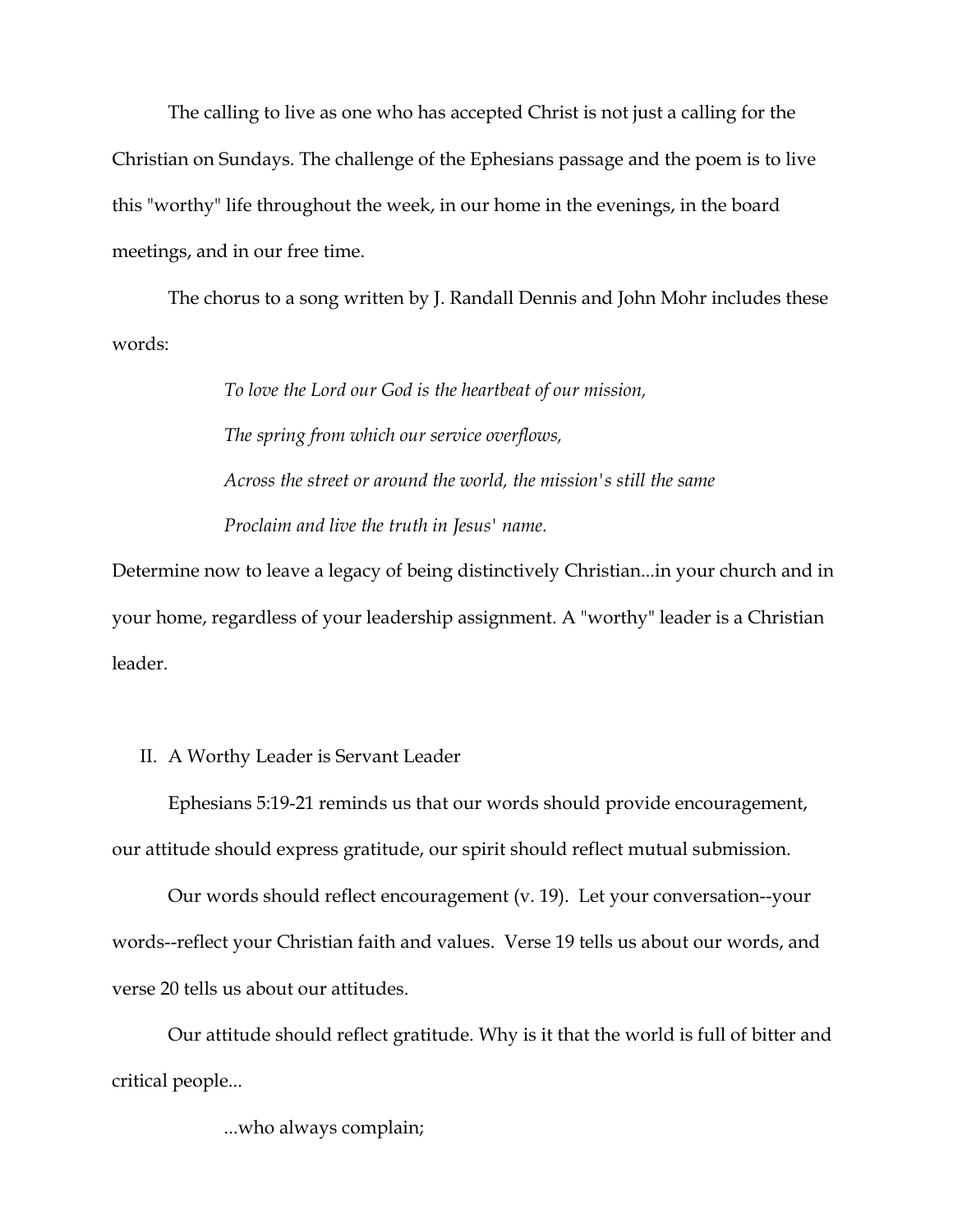...who always see the negative;

 ...who always believe the only way to build themselves up is to tear others down; ...who are ungrateful, always reminding you of what they don't have instead of focusing on what has been given to them.

Bitter and critical people are found in various assignments, positions, our homes. They remain small with their thinking. We have so much...and remain so small in our thinking in contrast to others who have so little and yet are profoundly grateful.

One of the most moving spiritual moments I have every experienced was in Manila, The Philippines, in July 1989. The occasion was a 4,000-strong Lausanne Congress on World Evangelization. Delegates from 192 countries attended, including many Christians from third world countries like the Philippines where the annual per capital income is approximately \$700 per year.

Throughout the conference we would join hands and sing the chorus that is one of my favorites, *Give Thanks*.

> *Give thanks with a grateful heart, Give thanks to the holy One, Give thanks because He's given Jesus Christ, His Son;* (repeat) *And now let the weak say I am strong, Let the poor say I am rich Because of what the Lord has done for us. Give thanks. We give thanks.*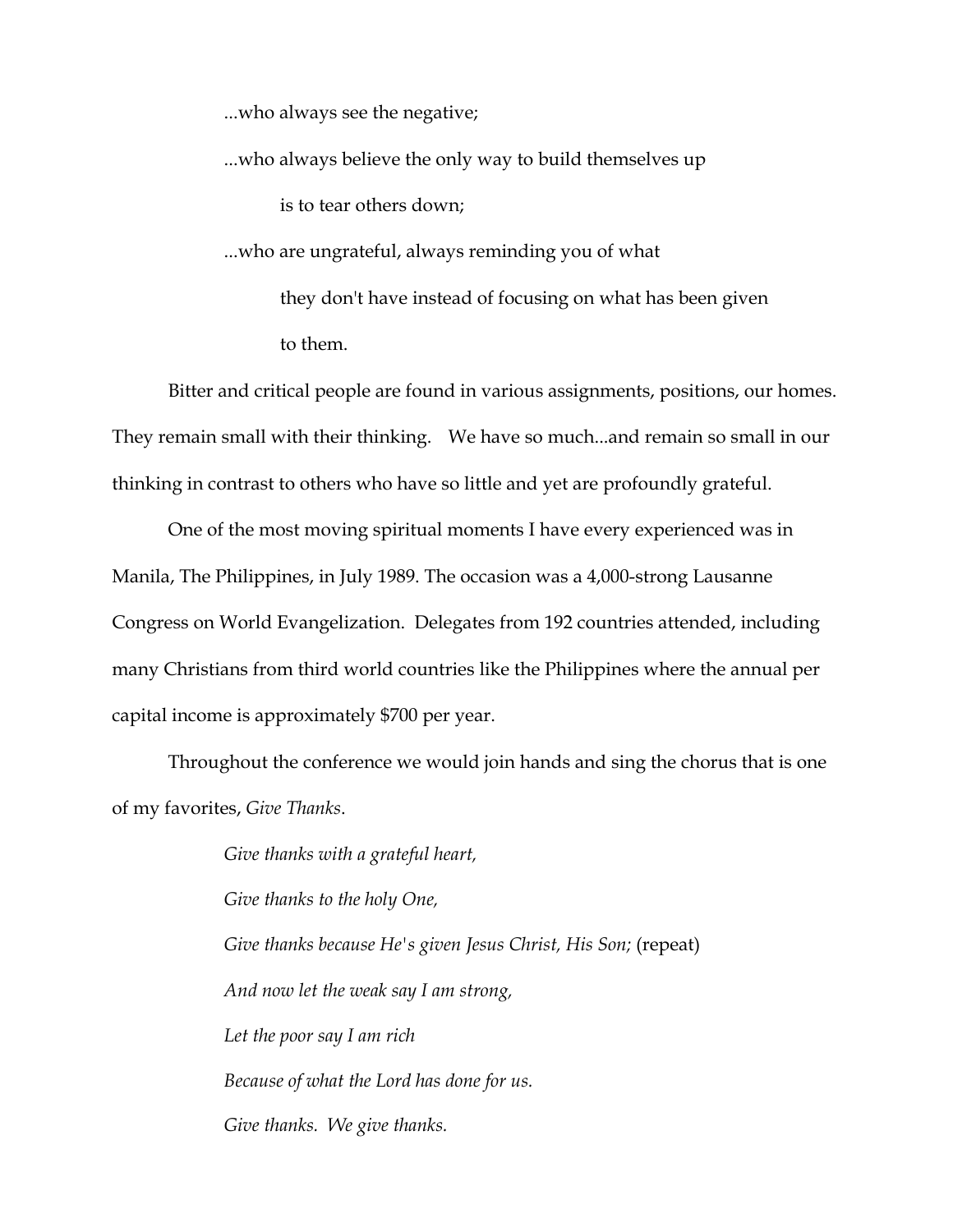Determine now to be a grateful person wherever God places you to lead and for whatever He provides for you. The Ephesians 5 passage talks not only about our words and our attitude, but commands that our spirit should reflect mutual submission (v. 21). Our roles and responsibilities are different. I am an educational administrator; you are a pastor, faculty member or Christian layperson. Different roles, different responsibilities, different assignments, yet, the spirit with which we fulfill our unique roles, responsibilities, or assignments must reflect a spirit of mutual respect.

We relate to each other--regardless of the attitude of the other person--believing that the person with whom we speak and work is God's own creation. A person for whom Christ died. A person on whom we could have profound influence for Christ.

Living out these biblical principles of encouragement, gratitude, and mutual submission is not easy. But for the Christian servant leader, there is no option. The late Dr. Harold Reed, former president of Olivet Nazarene University, captured the spirit of servanthood in our leadership roles when he wrote, "Leadership is known by the personalities it enriches, not by those it dominates or captivates.... The evidence of leading is in the qualitative growth of the led."

- I. A "worthy" leader is a Christian leader.
- II. A "worthy" leader is a servant leader.
- III. A "Worthy" Leader is a Spirit-filled Leader

Read Ephesians 5:17-18 tells us to know what the will of the Lord is... *Be filled with the Spirit.*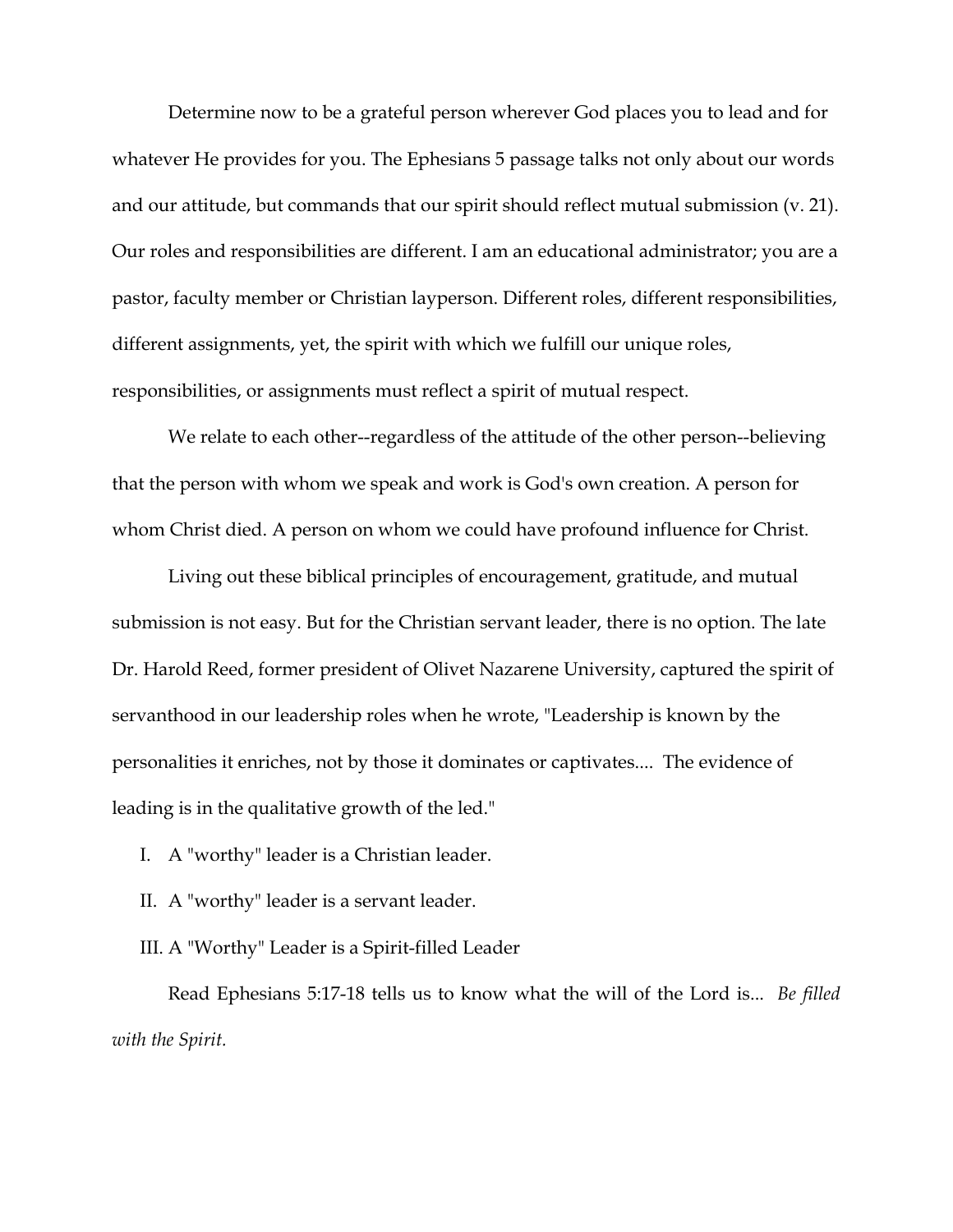In broad New Testament perspective, a Spirit-filled leader is a maturing Christlike and Christ-led leader. Being filled with God's Spirit means that we have entered into a vital, dynamic trust-relationship with God--in which the Spirit of Christ indwells within us--takes up residence and comes to live...in us. With this vital, dynamic trust-relationship, there is a singleness of purpose and a purity of motive.

Our plans, priorities, values, and leadership assignments are now viewed from God's perspective. They are lived out in light of His presence, anointing, and blessing in our homes where we live, in the offices where we work, and in the churches where we serve. The only way we can be truly Christian leaders and servant leaders is to be Spirit-filled leaders who possess and are led by the Spirit of Christ within us. A "worthy" leader is a Spirit-filled leader.

## **Conclusion**

Each of us must wrestle with this question: "What will it mean for me to be a 'worthy' leader as a pastor, faculty member, spouse or parent?" When misunderstandings are frequent. Where expectations are intense. Where rejection is obvious. Where the mature and the immature, the Christian and the non-Christian, the saint and the hypocrite may work or study along side each other. And we have the responsibility for leading them, caring for them, listening to them, praying with them.

Are there risks? Yes! Hurts? Yes! Pain? Yes! Disappointment? Yes! But with this theology and style of emerging leadership come also God's blessing, anointing, presence, and wisdom. And there will also be friends in your lives-at home, on this